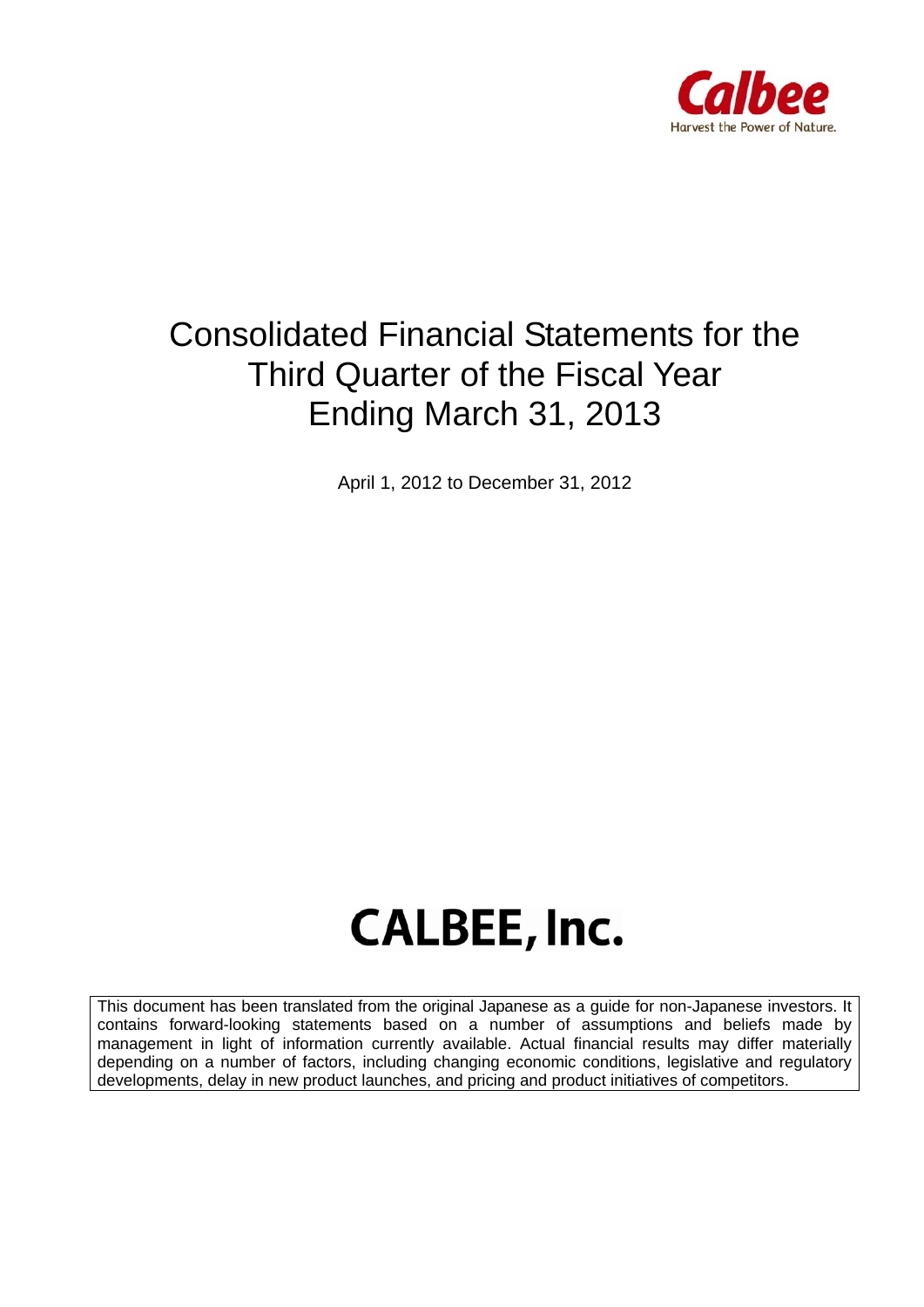#### **SUMMARY OF FINANCIAL STATEMENTS (consolidated)**

Third Quarter Results for the Fiscal Year Ending March 31, 2013

#### **CALBEE, Inc. January 30, 2013**

URL: http://www.calbee.co.jp/english/ Contact:

Stock exchange listings: Tokyo 1<sup>st</sup> section, code number 2229<br>Contact: Koichi Kikuchi Executive Officer

Finance and Accounting Group Telephone: +81-3-5220-6222

Representative: Shuji Ito, President & COO, Representative Director Scheduled date for submission of the third quarter financial report: February 8, 2013

Scheduled date for distribution of dividends: --

Availability of supplementary explanatory material for the third quarter results: Available

Quarterly results presentation meeting: Yes (telephone conference for institutional investors and analysts)

#### **1) Consolidated results for the first nine months (April 1, 2012 to December 31, 2012) of the fiscal year ending March 31, 2013**

| (1) Consolidated Operating Results |                   |          | Millions of yen, rounded down |          |
|------------------------------------|-------------------|----------|-------------------------------|----------|
|                                    | Nine months ended |          | Nine months ended             |          |
|                                    | December 31, 2012 |          | December 31, 2011             |          |
|                                    |                   | % change |                               | % change |
|                                    | 133,759           | 11.5     | 120.013                       | 1.4      |
|                                    | 12.536            | 44.6     | 8.669                         | (4.7)    |
|                                    | 13.163            | 56.7     | 8.402                         | (5.1)    |
|                                    | 7.384             | 70.7     | 4.325                         | (9.7)    |
|                                    | 226.18            |          | 134.54                        |          |
| Earnings per share (diluted) (¥)   | 222.04            |          | 131.83                        |          |

Notes: 1. The percentages shown above are a comparison with the same period in the previous fiscal year.

2. Comprehensive income: Nine months ended December 31, 2012: ¥8,397 million (92.2%)

Nine months ended December 31, 2011: ¥4,367 million (-3.7%)

| (2) Consolidated Financial Position   |                         | Millions of yen, rounded down |
|---------------------------------------|-------------------------|-------------------------------|
|                                       | As of December 31, 2012 | As of March 31, 2012          |
|                                       | 116.818                 | 108.474                       |
|                                       | 89.191                  | 80.417                        |
| Shareholders' equity/total assets (%) | 72.3                    | 71.6                          |
|                                       |                         |                               |

Shareholders' equity: As of December 31, 2012: ¥84,461 million As of March 31, 2012: ¥77,663 million

#### **2) Dividends per share**

|                                                                                                                                                                                                                                                                                                  |                | Yen              |
|--------------------------------------------------------------------------------------------------------------------------------------------------------------------------------------------------------------------------------------------------------------------------------------------------|----------------|------------------|
|                                                                                                                                                                                                                                                                                                  | FY ended       | FY ending        |
|                                                                                                                                                                                                                                                                                                  | March 31, 2012 | March 31, 2013   |
|                                                                                                                                                                                                                                                                                                  | 00.00          | 00.00            |
|                                                                                                                                                                                                                                                                                                  | 42.00          | 50.00 (forecast) |
|                                                                                                                                                                                                                                                                                                  | 42.00          | 50.00 (forecast) |
| $\mathbf{a}$ and $\mathbf{b}$ and $\mathbf{c}$ and $\mathbf{c}$ and $\mathbf{c}$ and $\mathbf{c}$ and $\mathbf{c}$ and $\mathbf{c}$ and $\mathbf{c}$ and $\mathbf{c}$ and $\mathbf{c}$ and $\mathbf{c}$ and $\mathbf{c}$ and $\mathbf{c}$ and $\mathbf{c}$ and $\mathbf{c}$ and $\mathbf{c}$ and |                |                  |

Note: Changes from the most recently announced dividend forecast: None

#### **3) Consolidated forecasts for the fiscal year ending March 31, 2013 (April 1, 2012 to March 31, 2013)**

|         | Millions of yen    |
|---------|--------------------|
|         | Fiscal year ending |
|         | March 31, 2013     |
|         | % change           |
| 175,300 | 7.4                |
| 15,800  | 29.0               |
| 16,400  | 31.3               |
| 8.700   | 22.6               |
| 265.80  |                    |

Notes: 1. The percentages shown above are a comparison with the full year period of the previous fiscal year.

2. Changes from the most recently announced results forecast: Yes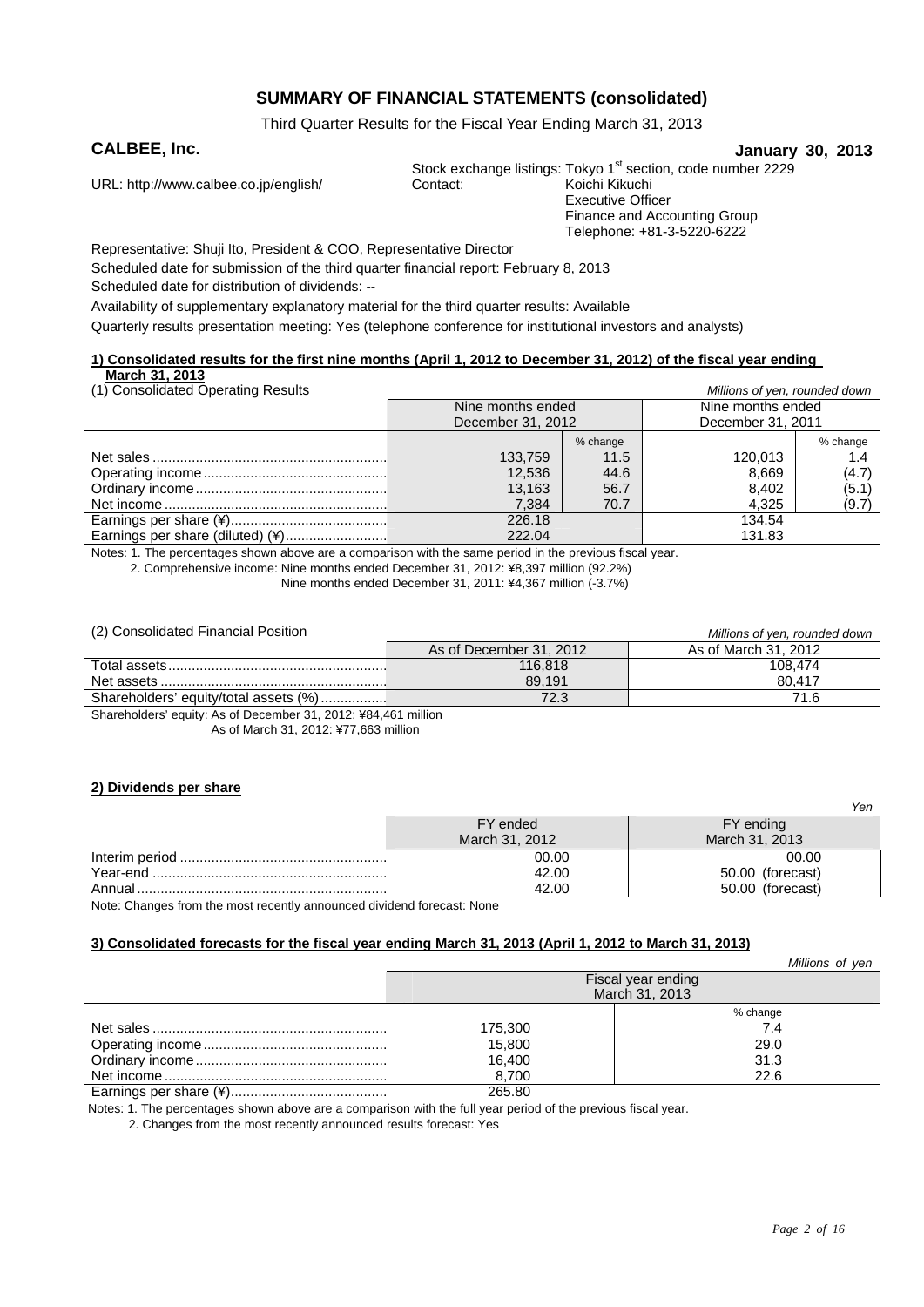#### **Notes**

**(1) Transfer of important subsidiaries during the period (transfers of specified subsidiaries resulting in changes in the scope of consolidation):** Yes

One company added to scope of consolidation: Calbee (HangZhou) Foods Co., Ltd. Note: For further details, please see page 7, 2. Summary information and related items (1) Transfers of important subsidiaries during the period.

- **(2) Use of special accounting procedures:** None
- **(3) Changes in accounting policy, changes in accounting estimates, and restatements:** 
	- 1. Changes in accounting policies following revisions of accounting standards: Yes
	- 2. Changes in accounting policies other than in 1.: None
	- 3. Changes in accounting estimates: Yes
	- 4. Restatements: None

Note: From this first quarter we have made changes to the method of depreciation. This corresponds to changes in accounting policy for cases where it is difficult to distinguish between changes in accounting policy and changes in accounting estimates. For further detail, see Page 7, 2.Summary information and related items (3) Changes in accounting policy, changes in accounting estimates, and restatements.

#### **(4) Number of outstanding shares (common stock)**

|    |                                            | December 31, 2012: | March 31, 2012:    |
|----|--------------------------------------------|--------------------|--------------------|
|    | Number of shares outstanding               | 32,731,450 shares  | 32,540,950 shares  |
|    | (including treasury shares)                |                    |                    |
| 2. | Number of treasury shares                  | -- shares          | -- shares          |
|    |                                            | Nine months to     | Nine months to     |
|    |                                            | December 31, 2012: | December 31, 2011: |
| 3. | Average number of shares during the period | 32,646,217 shares  | 32,150,572 shares  |

#### **Disclosure of status of quarterly report review procedures**

At time of disclosure of this quarterly financial report the company was not subject to the review procedures for quarterly securities reports as stipulated under the Financial Instruments and Exchange Law, therefore these review procedures have not been completed.

#### **Appropriate use of financial forecasts and other items**

- 1. Forecasts, etc., recorded in this document include forward-looking statements that are based on management's estimates, assumptions and projections at the time of publication. A number of factors could cause actual results to differ materially from expectations. For further details of forecasts please see Page 7, 1. Operating Results (3) Consolidated forecasts for the fiscal year ending March 31, 2013.
- 2. The earnings per share forecast for the fiscal year ending March 31, 2013 is calculated using 32,731,450 shares as the expected average number of shares for the period.
- 3. CALBEE, Inc. has scheduled a telephone conference for institutional investors and analysts for January 30, 2013. An audio recording of the telephone conference will be made available on our Japanese website after the conference.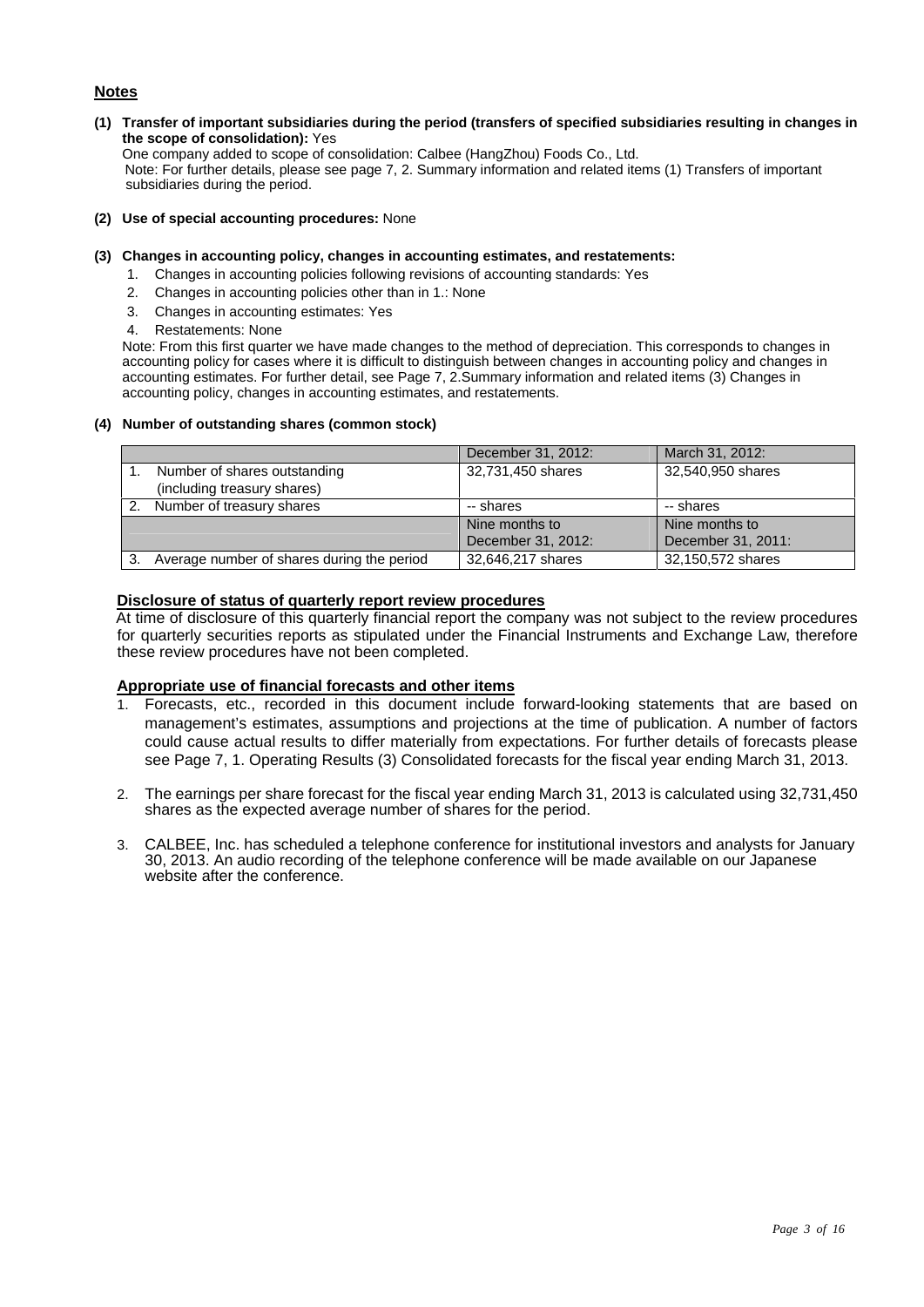#### **Contents**

| 1. Operating Results                                                   |                   |
|------------------------------------------------------------------------|-------------------|
|                                                                        | 5                 |
|                                                                        | 6                 |
| (3) Consolidated forecasts for the fiscal year ending March 31, 2013   | $\overline{7}$    |
| 2. Summary information and related items                               |                   |
|                                                                        | 7                 |
|                                                                        | $\overline{7}$    |
| (3) Changes in accounting policy, changes in accounting estimates, and | $\overline{7}$    |
|                                                                        |                   |
| 3. Consolidated financial statements                                   |                   |
|                                                                        | 8                 |
| (2) Consolidated statements of income and comprehensive income         | 10                |
| Nine-month period ended December 31, 2012                              |                   |
|                                                                        | 10                |
| Consolidated statements of comprehensive income                        | 11                |
| Three-month period ended December 31, 2012                             |                   |
|                                                                        | $12 \overline{ }$ |
| Consolidated statements of comprehensive income                        | 13                |
|                                                                        | 14                |
|                                                                        | 16                |
| (5) Note on occurrence of significant changes to shareholders' equity  | 16                |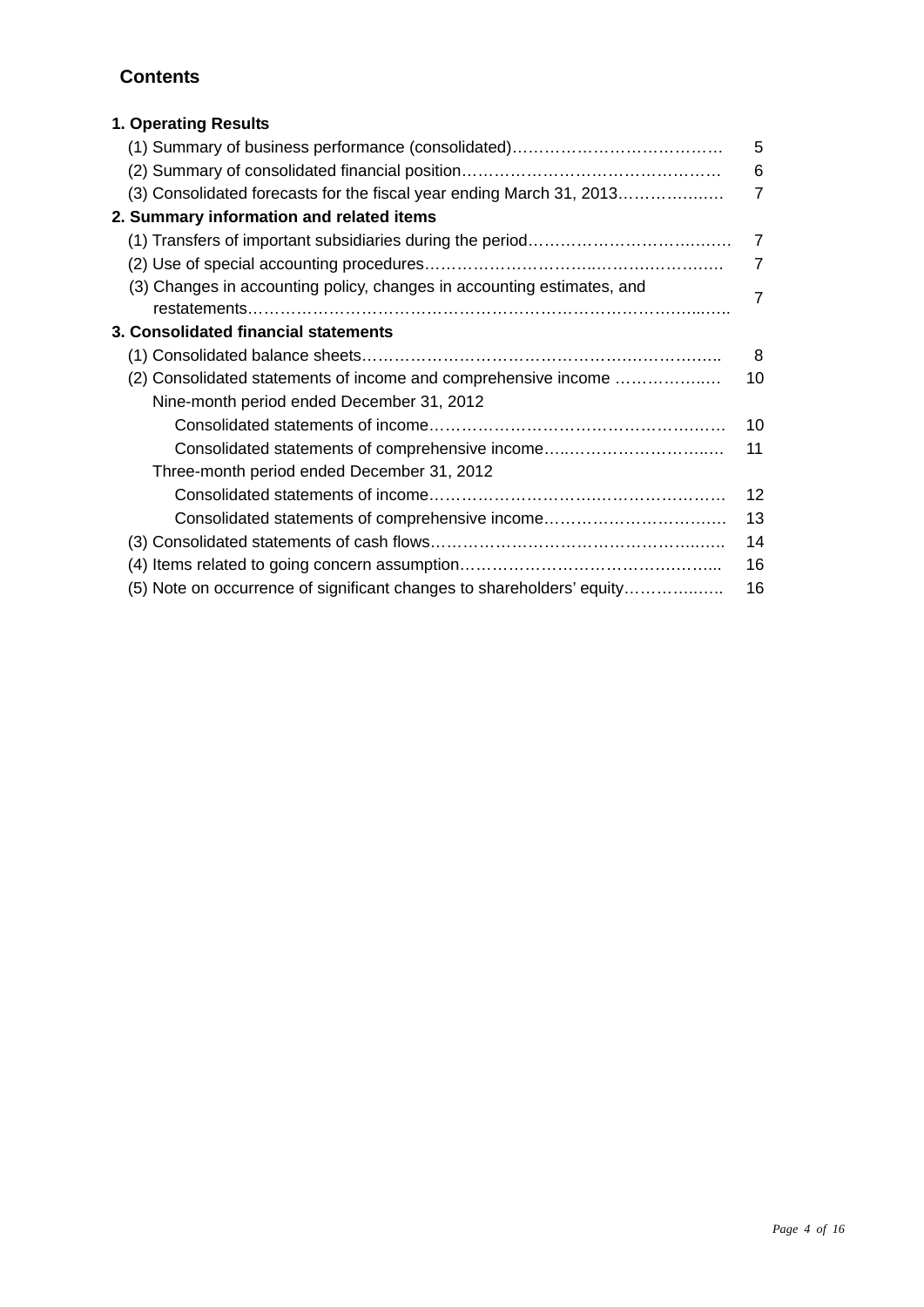#### **1. Operating Results**

#### **(1) Summary of business performance (consolidated)**

(All comparisons are with the first nine months of the previous fiscal year, unless stated otherwise.)

During the nine-month period under review, the Japanese economy was supported by reconstruction demand following the Great East Japan Earthquake and was in a gradual recovery phase. However, due to global recessionary concerns, the affects of deflation and other factors, the outlook continues to remain uncertain. In the snack foods industry, the operating environment continues to remain challenging as a result of sluggish consumer spending.

In this environment, Calbee Group (hereafter "Calbee") continued initiatives to actively promote the twin pillars of innovation (growth strategies) and cost reduction. With regards to innovation, initiatives to expand our business overseas included entering into a business partnership with PepsiCo group in North America. We also established a joint venture with the Tingyi Group in China and Taiwan, and decided to establish a joint venture company with Wings Group in Indonesia. In the domestic business, we increased market share through the active promotion of *Potato Chips* and the nationwide launch of new product *Vegips*. With regards to cost reduction, we have been able to reduce the cost of goods sold by improving our capacity utilization ratio and other factors.

In November 2012 an incident occurred with glass fragments in *Kata-Age Potato* leading to a voluntary recall of all products that may have contained glass fragments. We deeply apologize to our customers, shareholders and all concerned for the inconvenience caused. We have prioritized product quality and safety and are undertaking initiatives to prevent a reoccurrence.

As a result, consolidated net sales for the nine-month period under review increased 11.5% to ¥133,759 million. In terms of profitability, we incurred selling expenses from actively investing in marketing to increase domestic market share, but due to increased sales and decreased production costs, operating income increased 44.6% to ¥12,536 million, ordinary income increased 56.7% to ¥13,163 million. Net income increased 70.7% to ¥7,384 million due to a decrease in the corporate tax rate and other factors, despite recording a loss of ¥364 million from the voluntary recall of *Kata-Age Potato*. The nine-month period under review saw drastic improvement in net sales and profits compared with the same period last year, which suffered from the effects of the Great East Japan Earthquake.

#### **Result by business:**

#### **Food production and sales business**

Net sales were strong, rising by 11.6% to ¥131,978 million driven by strong sales of snack foods.

#### Snack foods:

Snack food sales increased 11.9% to ¥115,863 million supported by overseas sales, sales of potato-based snacks and new products.

1. Potato-based snacks

Sales increased 10.6% to ¥77,549 million.

*Potato Chips*: Improved share of domestic market by expanding sales of core products (Lightly Salted, Consommé Punch, Seaweed Salted) through proactive promotional activities. *Jagarico*: Strong sales of core products (Salad and Cheese) and widespread adoption of *Tarako Butter* (in convenience stores only) contributed to an increase in sales. *Jagabee*: Sales growth due to a strengthened product line up.

#### 2. Flour-based snacks

Sales increased 10.1% to ¥15,966 million through strong sales including those of regional and limited edition *Kappa Ebisen* products.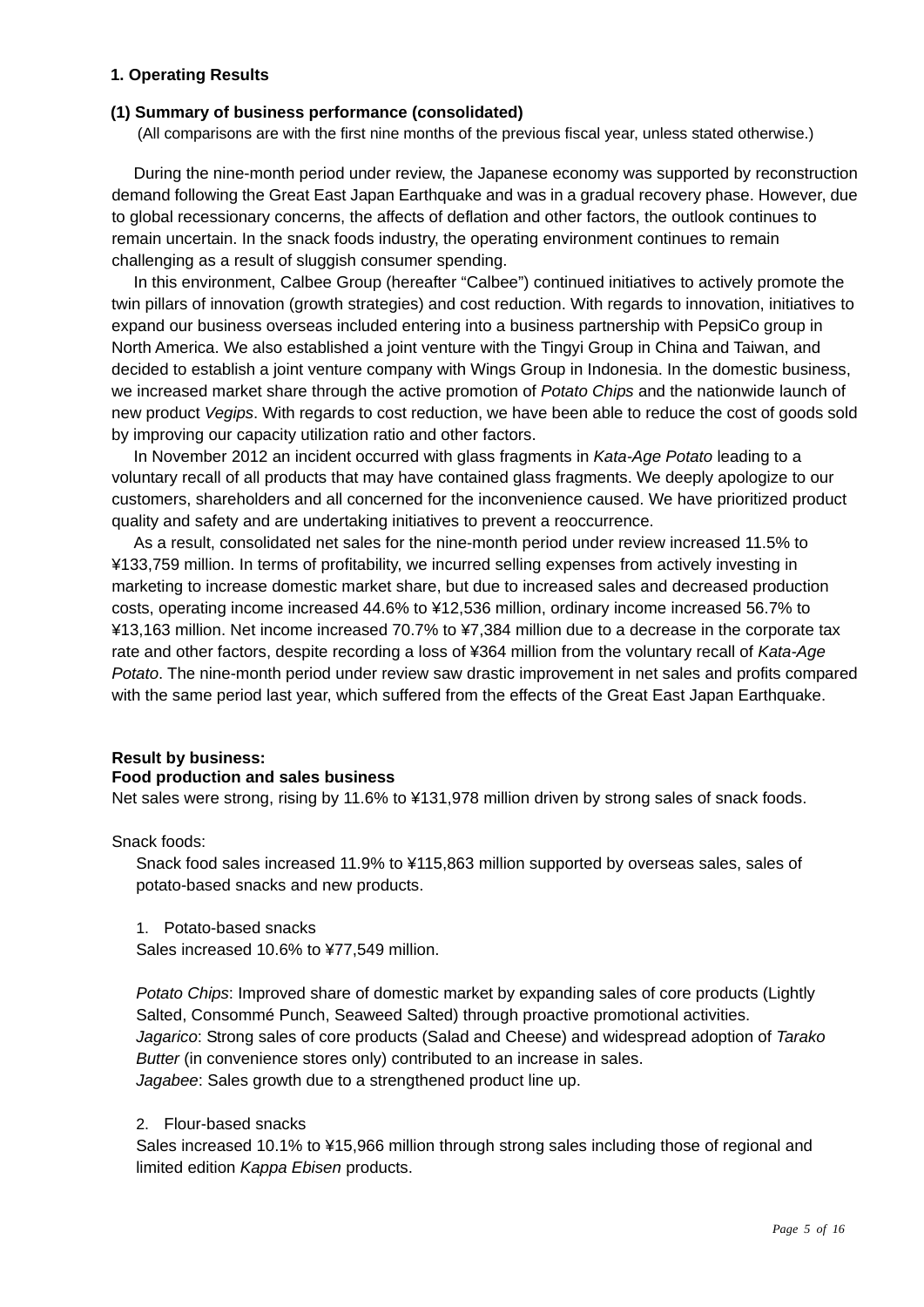#### 3. Corn-based snacks

Sales decreased by 1.0% to ¥10,158 million. We were unable to achieve higher sales than the same nine-month period of the previous fiscal year when demand was boosted as a result of the March 2011 earthquake, despite strong sales of *Mike Popcorn*, *Cheetos* and other key products.

#### Other products (Processed bread and Cereal)

Net sales increased 10.0% to ¥16,114 million due to strong sales of cereal products. Year-on year-sales increased due to strengthened marketing activities, and an increase in the percentage of supermarkets and drug stores that carry *Fruits Granola.* 

#### **Other businesses**

Net sales increased 0.1% to ¥1,781 million. Year-on-year, net sales decreased for the sales promotion tools business and increased for the distribution business.

#### **(2) Summary of consolidated financial position**

(All comparisons are with the end of the previous fiscal year, unless stated otherwise.)

Total assets as of December 31, 2012 were ¥116,818 million, an increase of ¥8,343 million from the end of the previous fiscal year. The primary contributing factors were increases in short-term investment securities, notes and accounts receivable-trade and inventories. The increase in short-term investment securities was due to acquisition of negotiable deposits.

Liabilities decreased ¥429 million to ¥27,627 million due to decreases in income taxes payable and provision for bonuses despite an increase in notes and accounts payable-trade.

Net assets increased ¥8,773 million to ¥89,191 million due to an increase in retained earnings and minority interests.

As a result, the shareholders' equity ratio increased 0.7 percentage points from the end of the previous fiscal year to 72.3% and net assets per share were ¥2,580.43.

#### Cash flow

Cash and cash equivalents as of December 31, 2012 were ¥15,414 million, ¥4,034 million lower than at the end of the previous fiscal year. The main contributing factors are detailed below.

#### Cash flows from operating activities

Net cash provided by operating activities during the period under review resulted in an inflow of ¥7,013 million, compared to an outflow of ¥2,827 million for the first nine months of the previous fiscal year. Factors increasing cash flow included income before income taxes and minority interests of ¥12,458 million and depreciation and amortization of ¥4,658 million. Factors decreasing cash flow included a ¥5,989 million payment of income taxes paid, a ¥1,877 million increase in notes and accounts receivable-trade and a ¥1,409 million increase in inventories.

#### Cash flows from investing activities

Net cash used in investing activities during the period under review was an outflow of ¥11,823 million, compared to an outflow of ¥3,257 million of the first nine months of the previous fiscal year. Factors contributing to a decrease in cash flow included a ¥6,039 million payment for the acquisition of fixed assets, a ¥3,020 million payment for fixed-term deposits, and a ¥3,000 million payment for acquisition of short-term investment securities.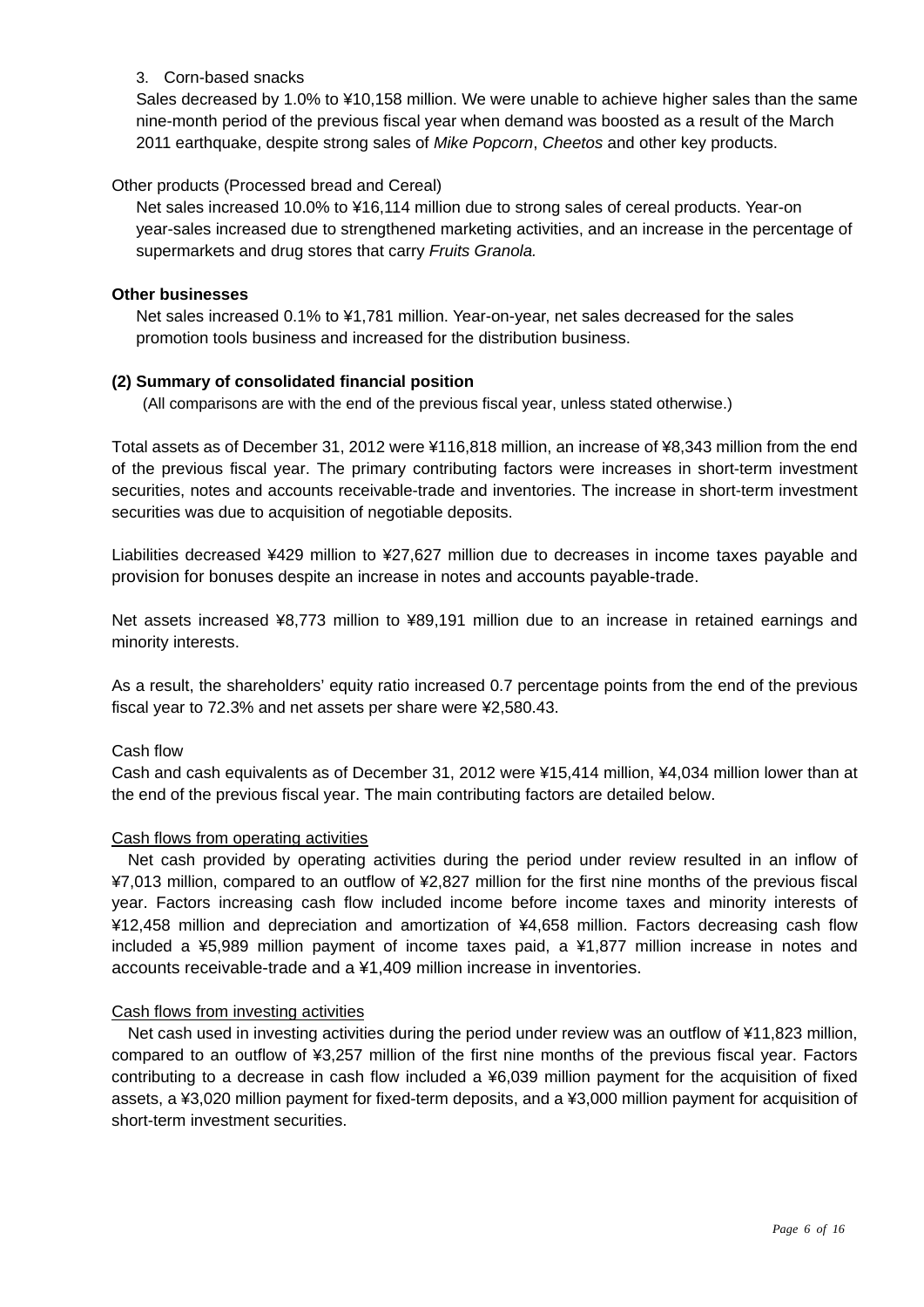#### Cash flows from financing activities

Net cash provided by financing activities during the period under review resulted in an inflow of ¥285 million, compared to an outflow of ¥690 million of the first nine months of the previous fiscal year. Factors contributing to a decrease in cash flow included dividends paid of ¥1,523 million while factors contributing to an increase in cash flow included ¥1,594 million in proceeds from stock issuance to minority shareholders.

#### **(3) Consolidated forecasts for the fiscal year ending March 31, 2013**

Taking into account our business performance during the nine months under review, the consolidated results forecasts for the fiscal year ending March 31, 2013 announced on November 1, 2012 have been revised as follows:

Revised consolidated forecasts for the fiscal year ending March 31, 2013 (April 1, 2012 to March 31, 2013)

| Millions of yen, rounded down                                                           |           |           |          |            |                       |
|-----------------------------------------------------------------------------------------|-----------|-----------|----------|------------|-----------------------|
|                                                                                         | Net sales | Operating | Ordinary | Net income | Earnings per          |
|                                                                                         |           | income    | income   |            | share $(\frac{3}{2})$ |
| Previous forecast (A)                                                                   | 173,300   | 15,200    | 14,900   | 8,500      | 260.15                |
| Revised forecast (B)                                                                    | 175,300   | 15,800    | 16,400   | 8,700      | 265.80                |
| Amount of change(B-A)                                                                   | 2,000     | 600       | 1,500    | 200        |                       |
| Percentage change (%)                                                                   | 1.2       | 3.9       | 10.1     | 2.4        | $-$                   |
| For reference:<br>Fiscal year ended March 31, 2012<br>(April 1, 2011 to March 31, 2012) | 163,268   | 12,247    | 12,486   | 7,096      | 220.29                |

#### **2. Summary information and related items**

#### **(1) Transfers of important subsidiaries during the period:**

In line with our global strategy, in August 2012 we established Calbee (H*a*ngZhou*)* Foods Co., Ltd. a joint venture, with Master Kong Instant Foods Investment (China) Co., Ltd., a part of Tingyi (Cayman Islands) Holding Corp. which has strong sales in the Chinese market, and Itochu Corporation. The joint venture aims to expand market share and grow sales of Calbee products in China, a snack foods market with tremendous growth potential. The joint venture will be included in the scope of consolidation as of the second quarter of the current fiscal year.

#### **(2) Use of special accounting procedures:**

No applicable items.

#### **(3) Changes in accounting policy, changes in accounting estimates, and restatements:**

(Changes in accounting policy for cases where it is difficult to distinguish between changes in accounting policy and changes in accounting estimates)

Calbee and its subsidiaries, in accordance with the revisions to corporate tax law, have made changes to the method by which depreciation of tangible assets acquired after April 1, 2012 is calculated. These changes take effect from the current first quarter of the consolidated fiscal year. Due to these changes, the operating income, ordinary income, and net income before income taxes have each increased by ¥58 million compared with the previous method.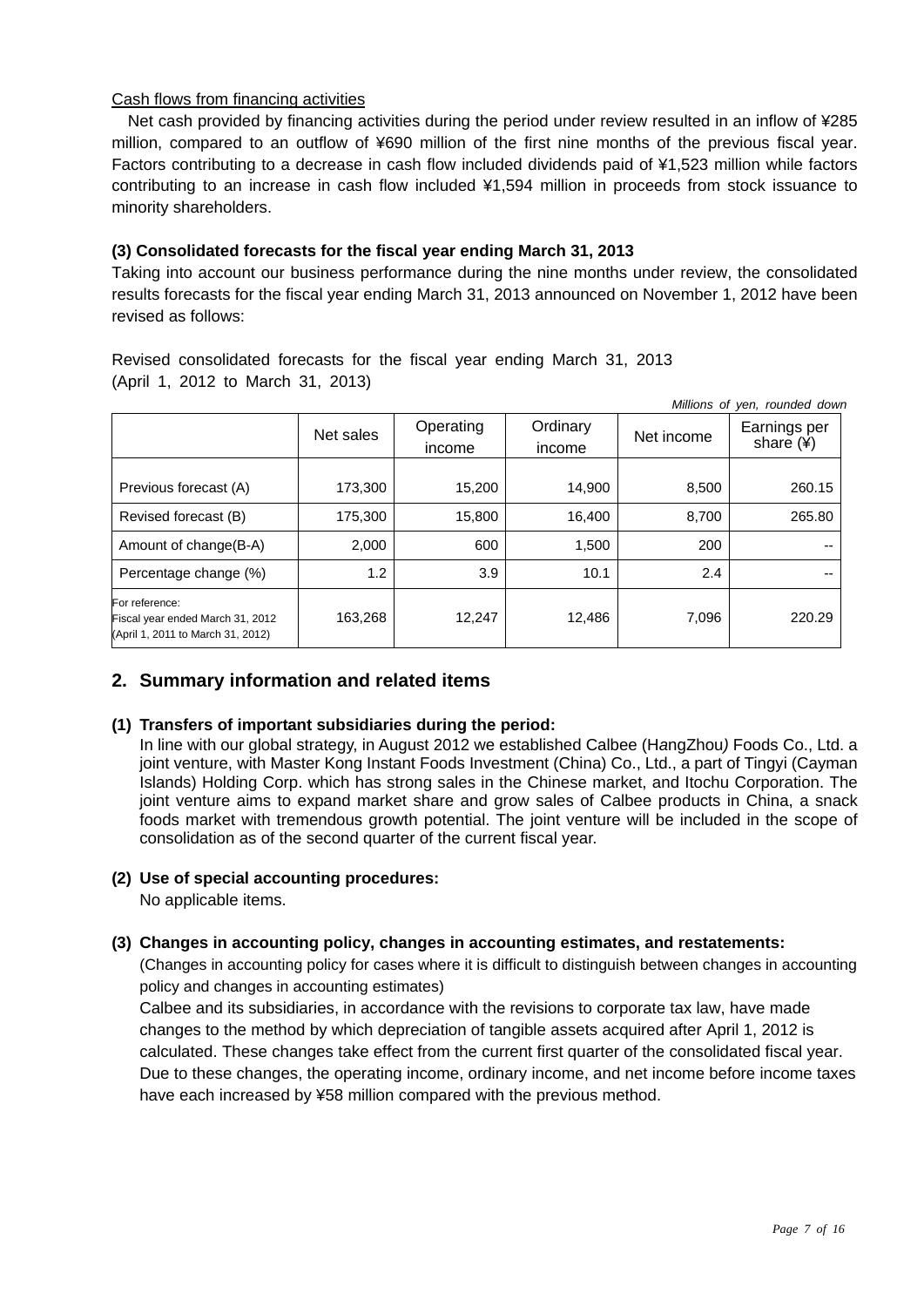## **3. Consolidated financial statements**

| (1) Consolidated balance sheets        |                   |                               |
|----------------------------------------|-------------------|-------------------------------|
|                                        |                   | Millions of yen, rounded down |
|                                        | As of             | As of                         |
|                                        | December 31, 2012 | March 31, 2012                |
| <b>Assets</b>                          |                   |                               |
| <b>Current assets</b>                  |                   |                               |
| Cash and deposits                      | 15,424            | 19,448                        |
| Notes and accounts receivable-trade    | 20,786            | 18,763                        |
| Short-term investment securities       | 6,013             | 13                            |
| Inventories                            | 6,379             | 4,920                         |
| Other                                  | 6,717             | 4,703                         |
| Allowance for doubtful accounts        | (2)               | (2)                           |
| <b>Total current assets</b>            | 55,320            | 47,847                        |
| Noncurrent assets                      |                   |                               |
| Property, plant and equipment          |                   |                               |
| Buildings and structures, net          | 20,632            | 20,580                        |
| Machinery, equipment and vehicles, net | 14,179            | 14,052                        |
| Land                                   | 10,755            | 10,721                        |
| Construction in progress               | 2,507             | 1,370                         |
| Other, net                             | 984               | 816                           |
| Total property, plant and equipment    | 49,058            | 47,541                        |
| Intangible assets                      |                   |                               |
| Goodwill                               | 4,101             | 4,538                         |
| Other                                  | 1,420             | 1,534                         |
| Total intangible assets                | 5,522             | 6,073                         |
| Investments and other assets           |                   |                               |
| Investments and other assets, gross    | 7,010             | 7,106                         |
| Allowance for doubtful accounts        | (92)              | (93)                          |
| Total investments and other assets     | 6,917             | 7,012                         |
| <b>Total noncurrent assets</b>         | 61,498            | 60,627                        |
| <b>Total assets</b>                    | 116,818           | 108,474                       |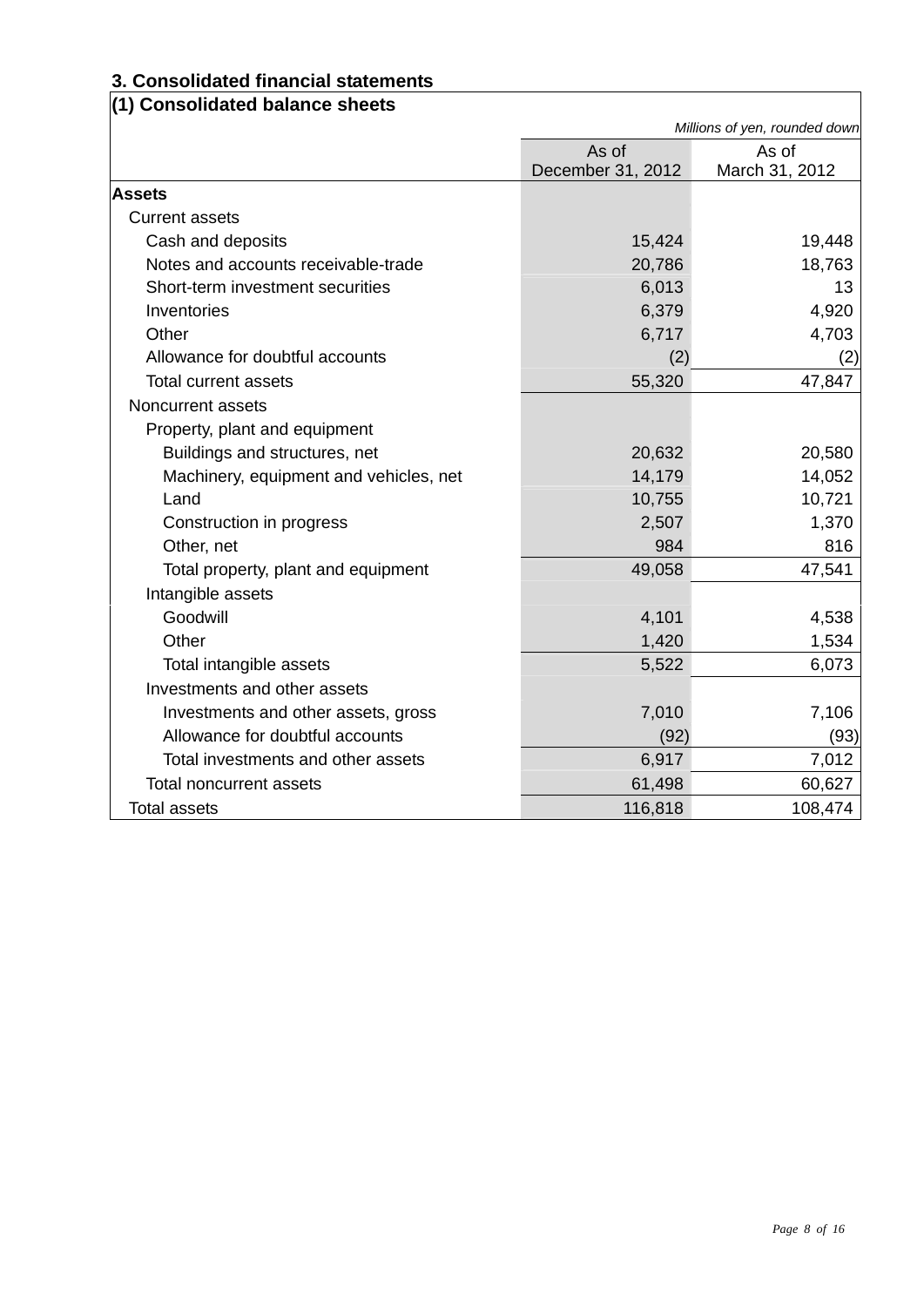| Consolidated balance sheets, continued       |                   |                               |
|----------------------------------------------|-------------------|-------------------------------|
|                                              |                   | Millions of yen, rounded down |
|                                              | As of             | As of                         |
|                                              | December 31, 2012 | March 31, 2012                |
| Liabilities                                  |                   |                               |
| <b>Current liabilities</b>                   |                   |                               |
| Notes and accounts payable-trade             | 7,521             | 6,595                         |
| Accounts payable-other                       | 2,678             | 3,141                         |
| Income taxes payable                         | 2,842             | 3,885                         |
| Provision for bonuses                        | 2,344             | 3,287                         |
| Provision for directors' bonuses             | 143               | 211                           |
| Provision for loss on disaster               |                   | 57                            |
| Other                                        | 6,705             | 5,457                         |
| <b>Total current liabilities</b>             | 22,235            | 22,636                        |
| <b>Noncurrent liabilities</b>                |                   |                               |
| Long-term loans payable                      | 4                 | 6                             |
| Provision for retirement benefits            | 3,785             | 3,611                         |
| Provision for directors' retirement benefits | 506               | 497                           |
| Asset retirement obligations                 | 629               | 623                           |
| Other                                        | 466               | 681                           |
| <b>Total noncurrent liabilities</b>          | 5,392             | 5,420                         |
| <b>Total liabilities</b>                     | 27,627            | 28,056                        |
| <b>Net assets</b>                            |                   |                               |
| Shareholders' equity                         |                   |                               |
| Capital stock                                | 11,411            | 11,252                        |
| Capital surplus                              | 10,979            | 10,820                        |
| Retained earnings                            | 62,159            | 56,141                        |
| Total shareholders' equity                   | 84,550            | 78,213                        |
| Accumulated other comprehensive income       |                   |                               |
| Valuation difference on available-for-sale   |                   |                               |
| securities                                   | (29)              | 9                             |
| Foreign currency translation adjustment      | (60)              | (560)                         |
| Total accumulated other comprehensive income | (89)              | (550)                         |
| Subscription rights to shares                | 70                | 85                            |
| Minority interests                           | 4,659             | 2,669                         |
| Total net assets                             | 89,191            | 80,417                        |
| Total liabilities and net assets             | 116,818           | 108,474                       |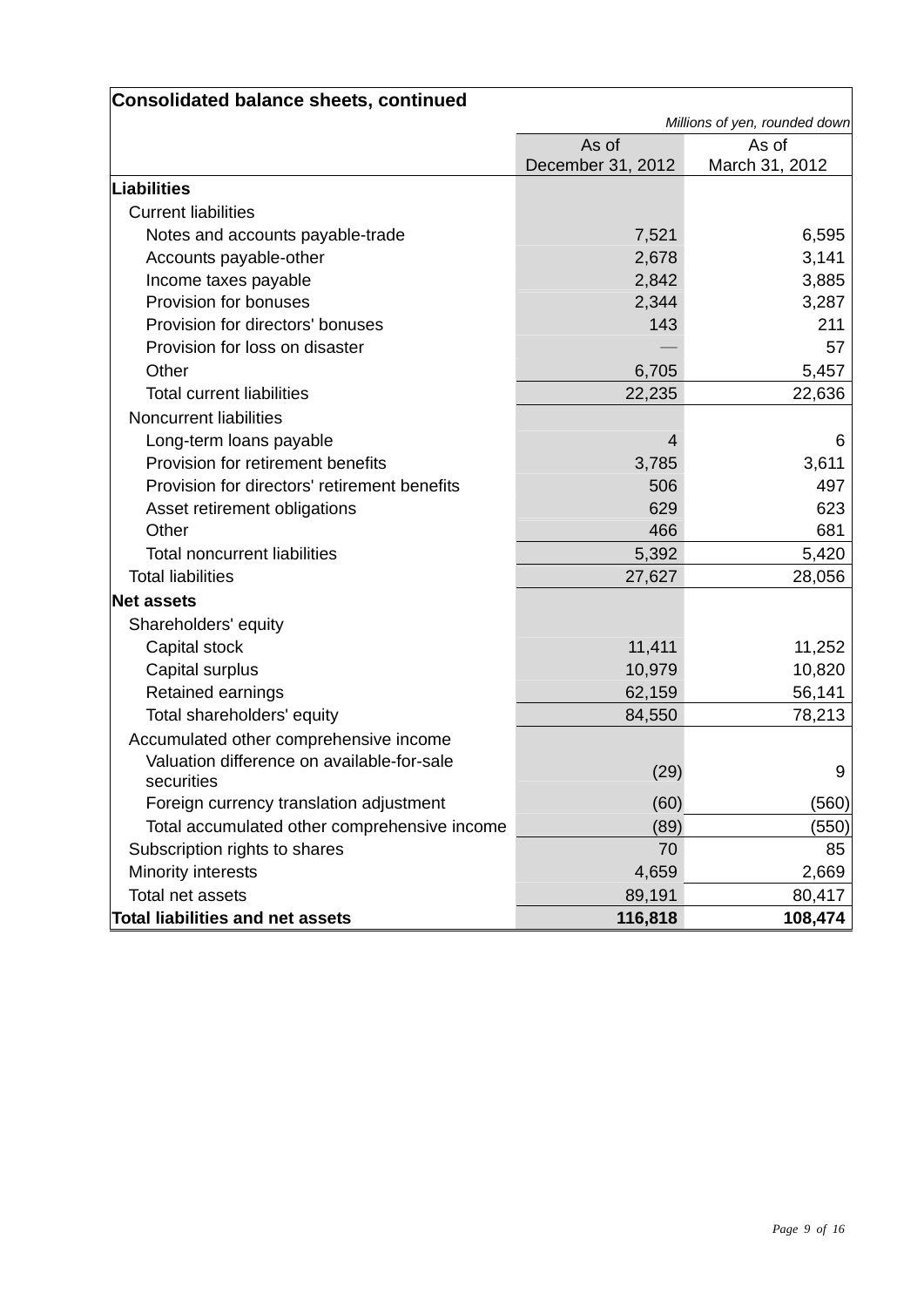### **(2) Consolidated statements of income and comprehensive income Nine-month period ended December 31, 2012**

**Consolidated statements of income** 

|                                                    | Millions of yen, rounded down |                   |  |
|----------------------------------------------------|-------------------------------|-------------------|--|
|                                                    | April 1, 2012 to              | April 1, 2011 to  |  |
|                                                    | December 31, 2012             | December 31, 2011 |  |
| Net sales                                          | 133,759                       | 120,013           |  |
| Cost of sales                                      | 74,913                        | 69,546            |  |
| Gross profit                                       | 58,846                        | 50,467            |  |
| Selling, general and administrative expenses       | 46,310                        | 41,797            |  |
| Operating income                                   | 12,536                        | 8,669             |  |
| Non-operating income                               |                               |                   |  |
| Interest income                                    | 26                            | 17                |  |
| Dividends income                                   | 57                            | 51                |  |
| Foreign exchange gains                             | 436                           |                   |  |
| Other                                              | 297                           | 352               |  |
| Total non-operating income                         | 817                           | 421               |  |
| Non-operating expenses                             |                               |                   |  |
| Interest expenses                                  | $\overline{2}$                | 4                 |  |
| Foreign exchange losses                            |                               | 535               |  |
| Depreciation                                       | 52                            | 20                |  |
| <b>Business commencement expenses</b>              | 50                            | $\Omega$          |  |
| Other                                              | 84                            | 126               |  |
| Total non-operating expenses                       | 189                           | 687               |  |
| Ordinary income                                    | 13,163                        | 8,402             |  |
| Extraordinary income                               |                               |                   |  |
| Gain on sales of noncurrent assets                 | 114                           | 10                |  |
| Subsidies income                                   |                               | 230               |  |
| Gain on negative goodwill                          |                               | 175               |  |
| Reversal of provision for loss on disaster         |                               | 163               |  |
| Other                                              | 5                             |                   |  |
| Total extraordinary income                         | 119                           | 581               |  |
| <b>Extraordinary loss</b>                          |                               |                   |  |
| Loss on sales of noncurrent assets                 | 49                            | 29                |  |
| Loss on retirement of noncurrent assets            | 130                           | 56                |  |
| Loss on disaster                                   |                               | 258               |  |
| Loss on liquidation of subsidiaries and affiliates |                               | 129               |  |
| Product recall related costs                       | 364                           |                   |  |
| Loss on revised of outsourcing agreement           | 279                           |                   |  |
| Other                                              |                               | 53                |  |
| Total extraordinary losses                         | 824                           | 528               |  |
| Income before income taxes and minority interests  | 12,458                        | 8,456             |  |
| Income taxes-current                               | 4,970                         | 3,391             |  |
| Income taxes-deferred                              | (67)                          | 451               |  |
| <b>Total income taxes</b>                          | 4,903                         | 3,843             |  |
| Income before minority interests                   | 7,555                         | 4,613             |  |
| Minority interests in income                       | 171                           | 287               |  |
| Net income                                         | 7,384                         | 4,325             |  |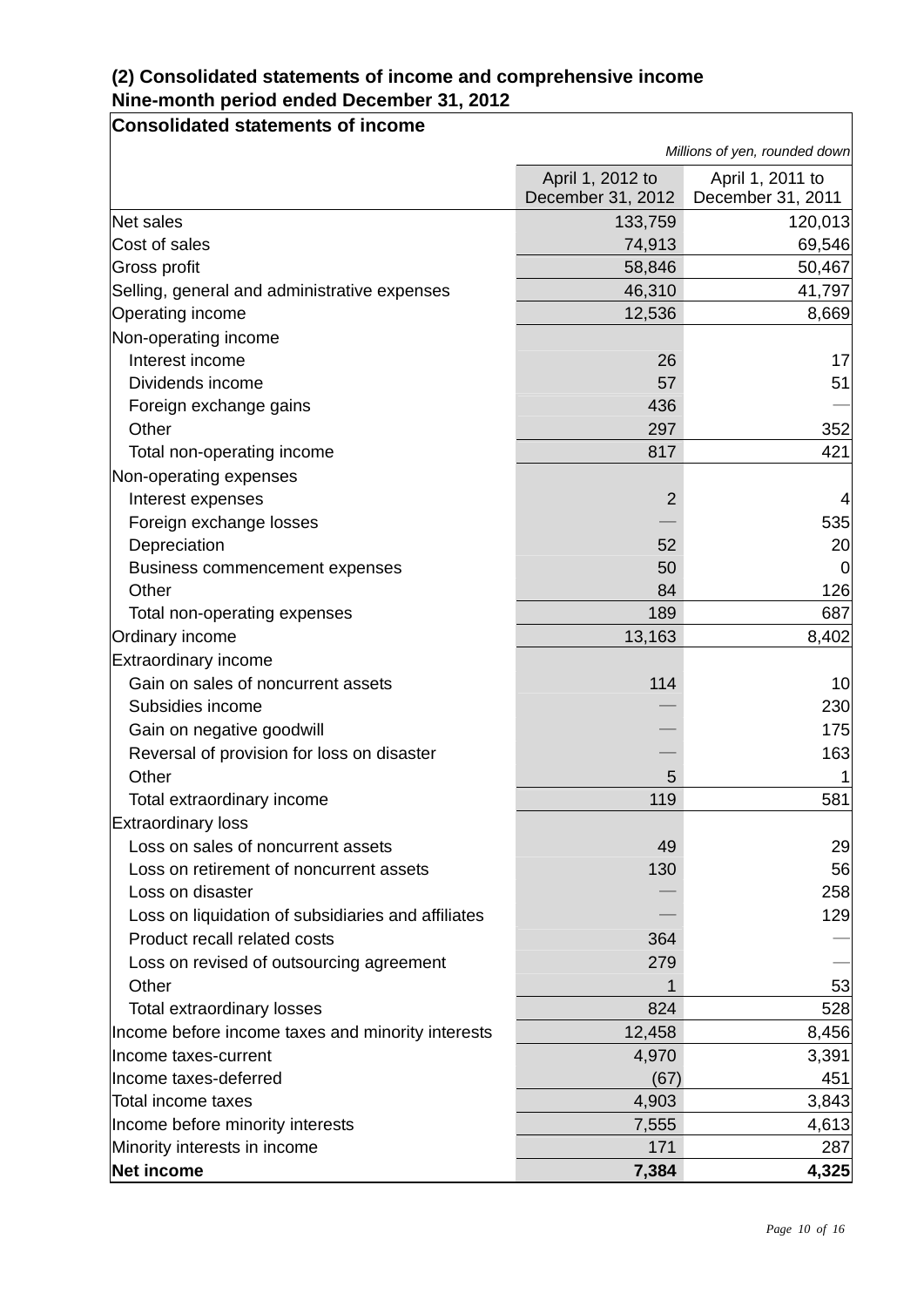#### **Nine-month period ended December 31, 2012**

#### **Consolidated statements of comprehensive income**  *Millions of yen, rounded down* April 1, 2012 to December 31, 2012 December 31, 2011 April 1, 2011 to Income before minority interests and the control of the control of the control of the 4,613 Other comprehensive income Valuation difference on available-for-sale securities (38) 44 Foreign currency translation adjustment 880 (289) Total other comprehensive income 841 (245) Comprehensive income **8,397** 4,367 Comprehensive income attributable to Comprehensive income attributable to owners of the parent 7,845 7,845 Comprehensive income attributable to minority interests 551 551 551 551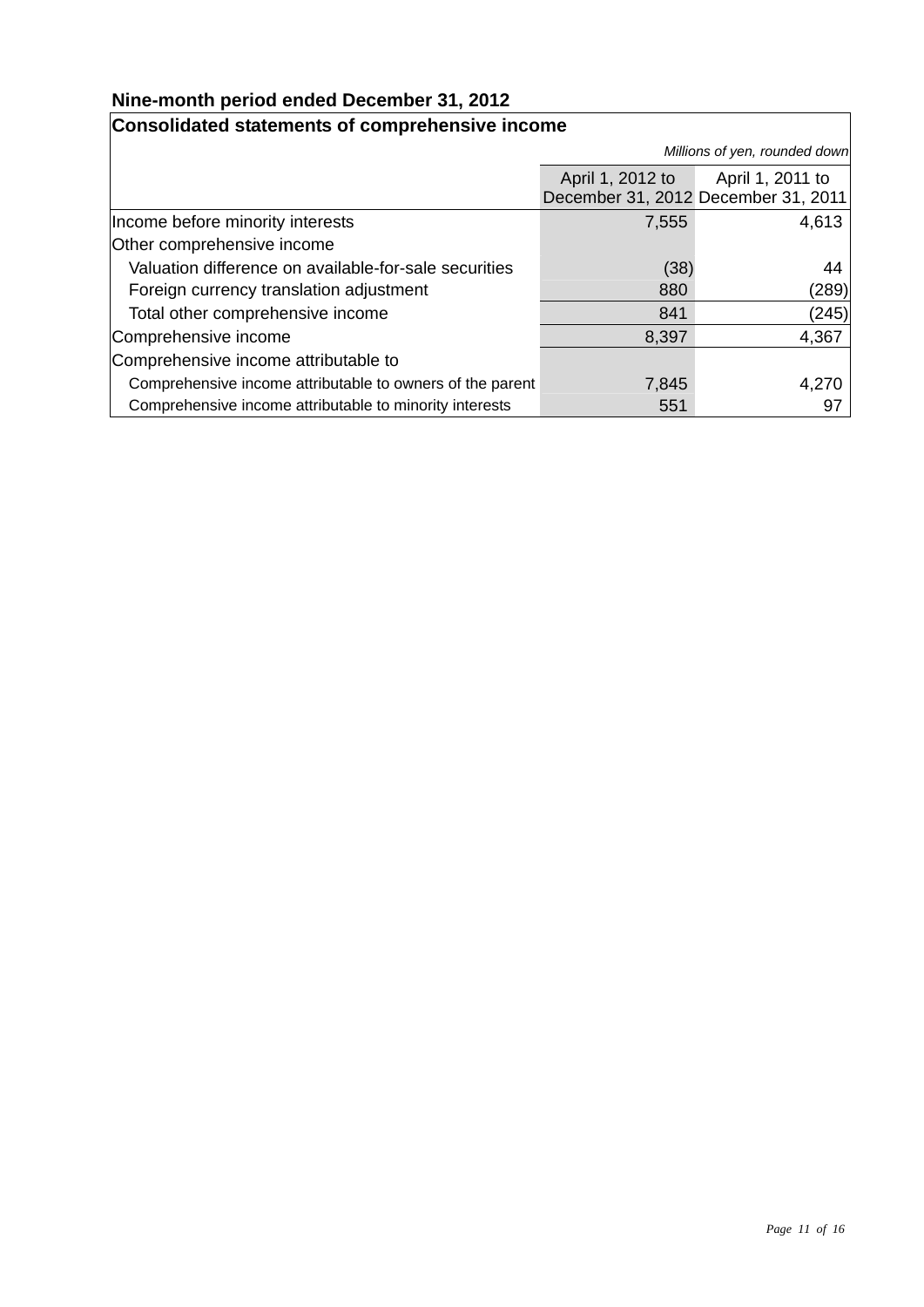### **Three-month period ended December 31, 2012**

| <b>Consolidated statements of income</b>                       |                                         |                                         |
|----------------------------------------------------------------|-----------------------------------------|-----------------------------------------|
|                                                                |                                         | Millions of yen, rounded down           |
|                                                                | October 1, 2012 to<br>December 31, 2012 | October 1, 2011 to<br>December 31, 2011 |
| Net sales                                                      | 47,684                                  | 44,028                                  |
| Cost of sales                                                  | 25,835                                  | 24,470                                  |
| Gross profit                                                   | 21,848                                  | 19,557                                  |
| Selling, general and administrative expenses                   | 16,020                                  | 14,781                                  |
| <b>Operating income</b>                                        | 5,828                                   | 4,775                                   |
| Non-operating income                                           |                                         |                                         |
| Interest income                                                | 10                                      | 8                                       |
| Dividends income                                               | 10                                      | 10                                      |
| Foreign exchange gains                                         | 853                                     | 71                                      |
| Other                                                          | 71                                      | 62                                      |
| Total non-operating income                                     | 946                                     | 152                                     |
| Non-operating expenses                                         |                                         |                                         |
| Interest expenses                                              | 0                                       | $\mathbf 0$                             |
| Depreciation                                                   | 24                                      | 6                                       |
| Business commencement expenses                                 | 50                                      |                                         |
| Other                                                          | 16                                      | 16                                      |
| Total non-operating expenses                                   | 91                                      | 24                                      |
| <b>Ordinary income</b>                                         | 6,682                                   | 4,903                                   |
| <b>Extraordinary income</b>                                    |                                         |                                         |
| Gain on sales of noncurrent assets                             | 0                                       | 0                                       |
| Gain on reversal of loss on valuation of investment securities |                                         | 13                                      |
| Total extraordinary income                                     | $\overline{0}$                          | 14                                      |
| <b>Extraordinary loss</b>                                      |                                         |                                         |
| Loss on sales of noncurrent assets                             |                                         | 1                                       |
| Loss on retirement of noncurrent assets                        | 24                                      | 18                                      |
| Product recall related costs                                   | 364                                     |                                         |
| Loss on revised of outsourcing agreement                       | 279                                     |                                         |
| Other                                                          | 0                                       | 0                                       |
| <b>Total extraordinary losses</b>                              | 669                                     | 20                                      |
| Income before income taxes and minority interests              | 6,014                                   | 4,897                                   |
| Income taxes-current                                           | 2,396                                   | 2,064                                   |
| Income taxes-deferred                                          | (2)                                     | 189                                     |
| Total income taxes                                             | 2,393                                   | 2,253                                   |
| Income before minority interests                               | 3,620                                   | 2,643                                   |
| Minority interests in income                                   | 19                                      | 90                                      |
| Net income                                                     | 3,601                                   | 2,553                                   |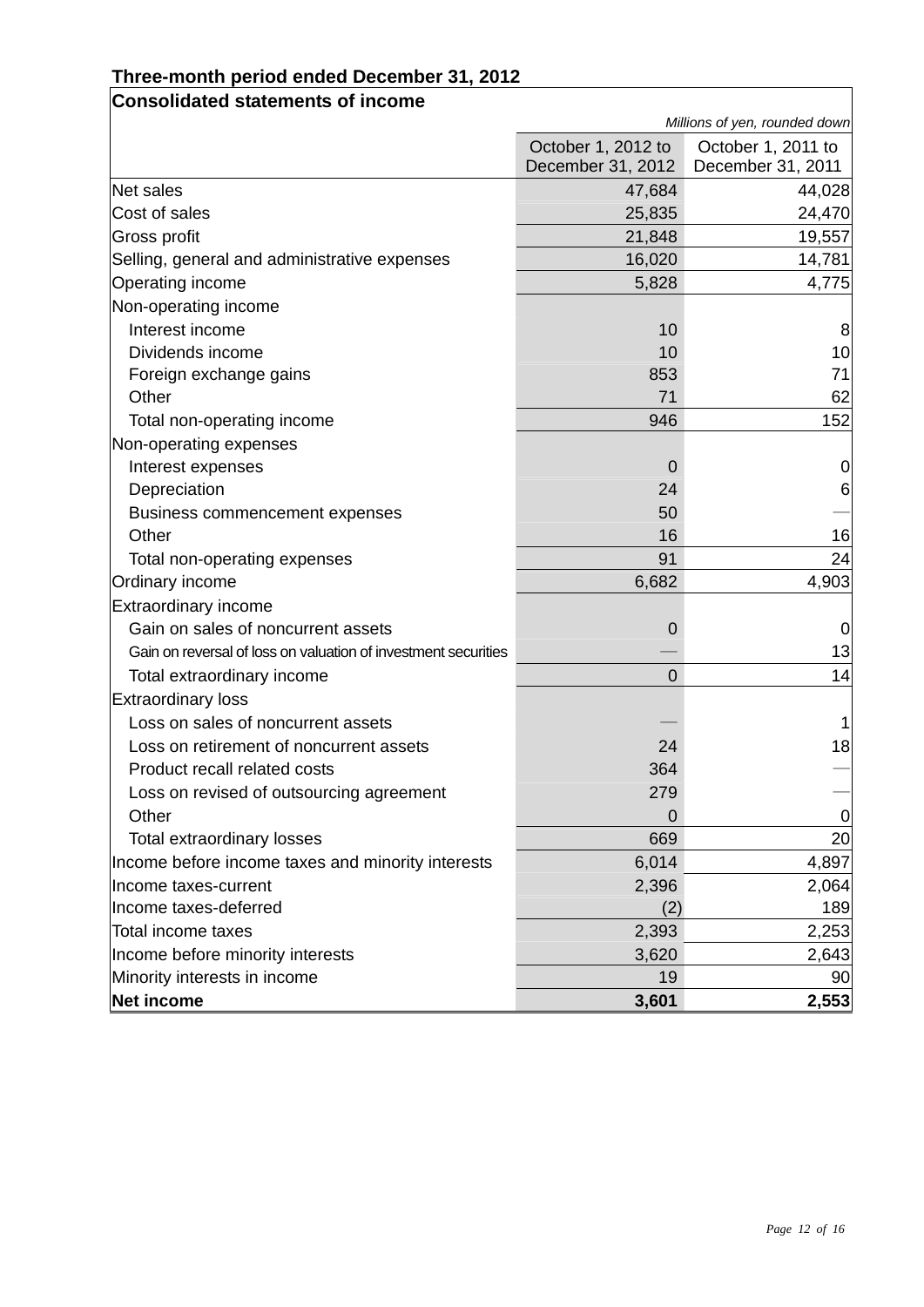#### **Three-month period ended December 31, 2012**

| Consolidated statements of comprehensive income           |                                     |                               |  |  |
|-----------------------------------------------------------|-------------------------------------|-------------------------------|--|--|
|                                                           |                                     | Millions of yen, rounded down |  |  |
|                                                           | October 1, 2012 to                  | October 1, 2011 to            |  |  |
|                                                           | December 31, 2012 December 31, 2011 |                               |  |  |
| Income before minority interests                          | 3,620                               | 2,643                         |  |  |
| Other comprehensive income                                |                                     |                               |  |  |
| Valuation difference on available-for-sale securities     | (17)                                | (8)                           |  |  |
| Foreign currency translation adjustment                   | 1,261                               | 122                           |  |  |
| Total other comprehensive income                          | 1,243                               | 114                           |  |  |
| Comprehensive income                                      | 4,864                               | 2,758                         |  |  |
| Comprehensive income attributable to                      |                                     |                               |  |  |
| Comprehensive income attributable to owners of the parent | 4,318                               | 2,616                         |  |  |
| Comprehensive income attributable to minority interests   | 545                                 | 142                           |  |  |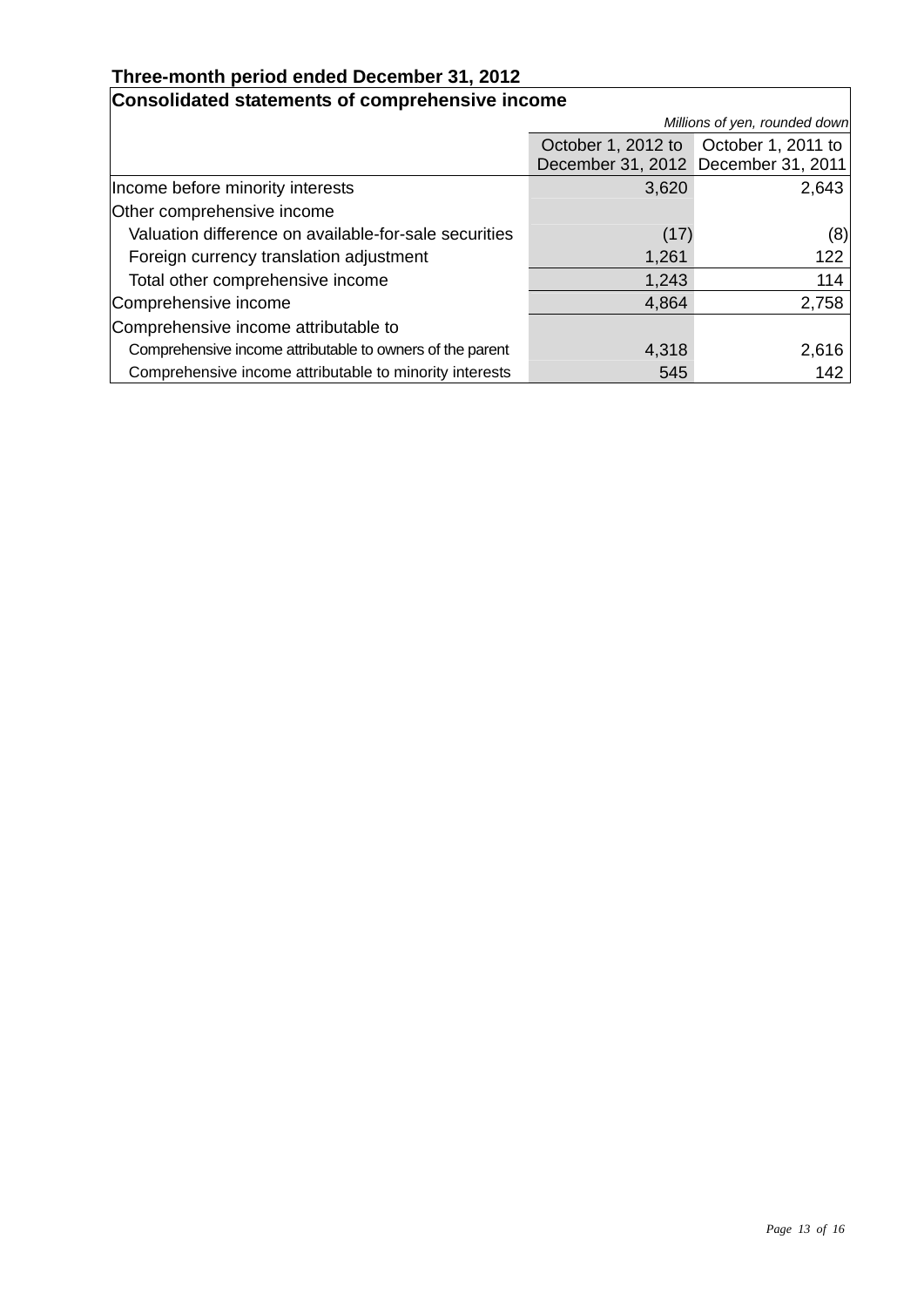| (3) Consolidated statements of cash flows                           |                               |                                     |
|---------------------------------------------------------------------|-------------------------------|-------------------------------------|
|                                                                     | Millions of yen, rounded down |                                     |
|                                                                     | April 1, 2012 to              | April 1, 2011 to                    |
|                                                                     |                               | December 31, 2012 December 31, 2011 |
| Net cash provided by (used in) operating activities                 |                               |                                     |
| Income before income taxes and minority interests                   | 12,458                        | 8,456                               |
| Depreciation and amortization                                       | 4,658                         | 4,947                               |
| Amortization of goodwill                                            | 470                           | 441                                 |
| Gain on negative goodwill                                           |                               | (175)                               |
| Increase (decrease) in allowance for doubtful accounts              | (1)                           | 6                                   |
| Increase (decrease) in provision for bonuses                        | (946)                         | (891)                               |
| Increase (decrease) in provision for directors' bonuses             | (68)                          | 10                                  |
| Increase (decrease) in provision for retirement benefits            | 163                           | 281                                 |
| Decrease (increase) in prepaid pension costs                        | 109                           | 105                                 |
| Increase (decrease) in provision for directors' retirement benefits | 8                             | 68                                  |
| Interest and dividends income                                       | (83)                          | (69)                                |
| Interest expenses                                                   | $\overline{2}$                | 4                                   |
| Foreign exchange losses (gains)                                     | (554)                         | 440                                 |
| Subsidies income                                                    |                               | (230)                               |
| Loss (gain) on sales of investment securities                       | (4)                           | (1)                                 |
| Loss (gain) on sales of noncurrent assets                           | (65)                          | 19                                  |
| Loss on retirement of noncurrent assets                             | 130                           | 56                                  |
| Loss on disaster                                                    | (57)                          | 95                                  |
| Loss on liquidation of subsidiaries and affiliates                  |                               | 129                                 |
| Decrease (increase) in notes and accounts receivable-trade          | (1, 877)                      | (8, 481)                            |
| Decrease (increase) in inventories                                  | (1,409)                       | (1,521)                             |
| Increase (decrease) in notes and accounts payable-trade             | 868                           | 1,473                               |
| Decrease (increase) in accounts receivable-other                    | (208)                         | (95)                                |
| Increase (decrease) in accounts payable-other                       | (210)                         | (992)                               |
| Increase (decrease) in accrued consumption taxes                    | 73                            | (169)                               |
| Other, net                                                          | (564)                         | (1, 512)                            |
| Subtotal                                                            | 12,893                        | 2,395                               |
| Interest and dividends income received                              | 112                           | 72                                  |
| Interest expenses paid                                              | (2)                           | (5)                                 |
| Proceeds from subsidies                                             |                               | 230                                 |
| Payments for loss on disaster                                       |                               | (1,308)                             |
| Income taxes paid                                                   | (5,989)                       | (4, 212)                            |
| Net cash provided by (used in) operating activities                 | 7,013                         | (2, 827)                            |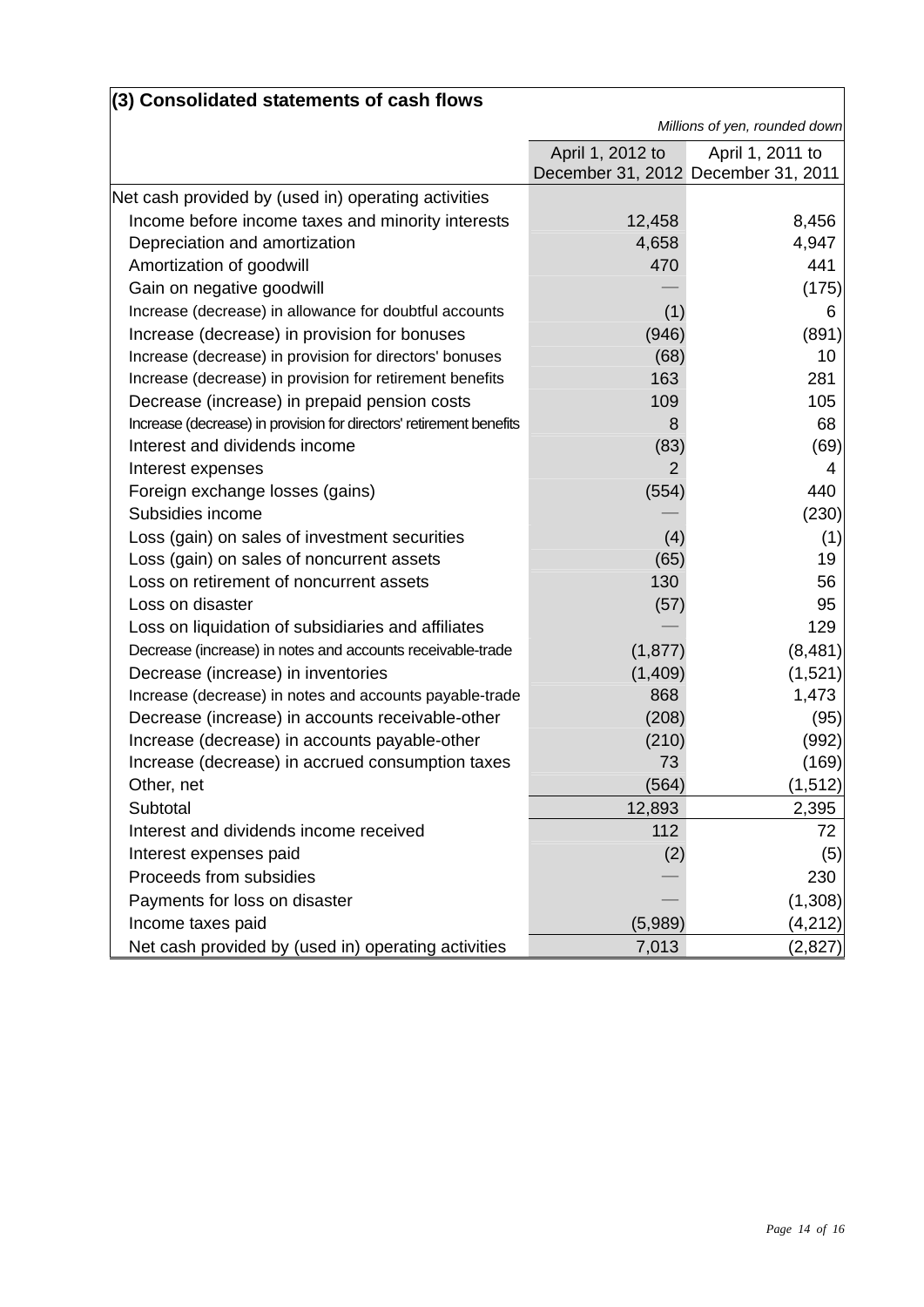| <b>Consolidated statements of cash flows, continued</b>     |                                       |                                       |
|-------------------------------------------------------------|---------------------------------------|---------------------------------------|
|                                                             | Millions of yen, rounded down         |                                       |
|                                                             | April 1, 2012 to<br>December 31, 2012 | April 1, 2011 to<br>December 31, 2011 |
| Net cash provided by (used in) investing activities         |                                       |                                       |
| Purchase of property, plant and equipment                   | (5,741)                               | (3, 156)                              |
| Proceeds from sales of property, plant and<br>equipment     | 275                                   | 126                                   |
| Purchase of intangible assets                               | (297)                                 | (228)                                 |
| Purchase of short-term investment securities                | (3,000)                               |                                       |
| Purchase of investment securities                           | (14)                                  | (13)                                  |
| Proceeds from sales of investment securities                | 37                                    | 7                                     |
| Purchase of stocks of subsidiaries and affiliates           |                                       | (13)                                  |
| Payments into time deposits                                 | (3,020)                               |                                       |
| Proceeds from withdrawal of time deposits                   | 10                                    |                                       |
| Payments of loans receivable                                | (195)                                 | (99)                                  |
| Collection of loans receivable                              | 82                                    | 108                                   |
| Payments for guarantee deposits                             | (73)                                  | (124)                                 |
| Proceeds from collection of guarantee deposits              | 196                                   | 203                                   |
| Other, net                                                  | (83)                                  | (68)                                  |
| Net cash provided by (used in) investing activities         | (11, 823)                             | (3,257)                               |
| Net cash provided by (used in) financing activities         |                                       |                                       |
| Net increase (decrease) in short-term loans payable         |                                       | (26)                                  |
| Repayment of long-term loans payable                        | (2)                                   | (184)                                 |
| Proceeds from exercise of stock option                      | 304                                   | 614                                   |
| Proceeds from stock issuance to minority shareholders       | 1,594                                 |                                       |
| Cash dividends paid                                         | (1,366)                               | (893)                                 |
| Cash dividends paid to minority shareholders                | (156)                                 | (117)                                 |
| Repayments of lease obligations                             | (87)                                  | (82)                                  |
| Net cash provided by (used in) financing activities         | 285                                   | (690)                                 |
| Effect of exchange rate change on cash and cash equivalents | 489                                   | (221)                                 |
| Net increase (decrease) in cash and cash equivalents        | (4,034)                               | (6,997)                               |
| Cash and cash equivalents at beginning of period            | 19,448                                | 18,238                                |
| Cash and cash equivalents at end of period                  | 15,414                                | 11,241                                |